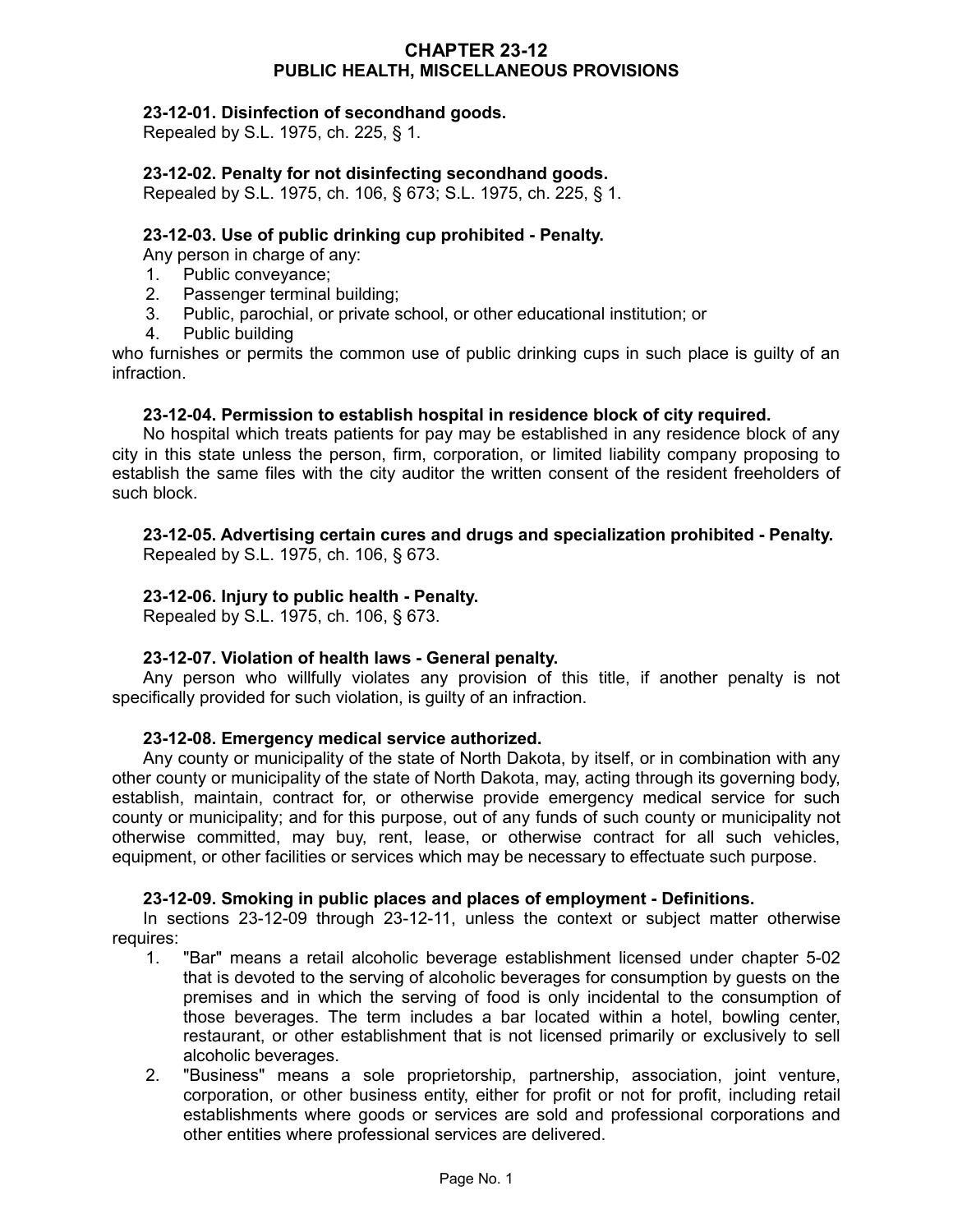- 3. "E-cigarette" means any electronic oral device, such as one composed of a heating element and battery or electronic circuit, or both, which provides a vapor of nicotine or any other substances, and the use or inhalation of which simulates smoking. The term shall include any such device, whether manufactured, distributed, marketed, or sold as an e-cigarette, e-cigar, and e-pipe or under any other product, name, or descriptor.
- 4. "Employee" means an individual who is employed by an employer in consideration for direct or indirect monetary wages or profit, or an individual who volunteers services for an employer.
- 5. "Employer" means an individual, business, or private club, including a municipal corporation or trust, or the state and its agencies and political subdivisions that employs the services of one or more individuals.
- 6. "Enclosed area" means all space between a floor and ceiling that has thirty-three percent or more of the surface area of its perimeter bounded by opened or closed walls, windows, or doorways. A wall includes any physical barrier regardless of whether it is opened or closed, temporary or permanent, or contains openings of any kind, and includes retractable dividers and garage doors.
- 7. "Entrance" means an exterior door that actuates to the left or right which allows access to a public place.
- 8. "Health care facility" means any office or institution providing health care services or treatment of diseases, whether physical, mental or emotional, or other medical, physiological or psychological conditions. Some examples of health care facilities include hospitals; clinics; ambulatory surgery centers; outpatient care facilities; weight control clinics; nursing homes; homes for the aging or chronically ill; nursing, basic, long-term, or assisted living facilities; laboratories; and offices of any medical professional licensed under title 43, including all specialties and subspecialties in those fields. This definition shall include all waiting rooms, hallways, private rooms, semiprivate rooms, wards within health care facilities, and any mobile or temporary health care facilities.
- 9. "Health care services" means services provided by any health care facility. Some examples of health care services are medical, surgical, dental, vision, chiropractic, psychological, and pharmaceutical services.
- 10. "Place of employment" means an area under the control of a public or private employer, including work areas, auditoriums, classrooms, conference rooms, elevators, employee cafeterias, employee lounges, hallways, meeting rooms, private offices, restrooms, temporary offices, vehicles, and stairs. A private residence is not a place of employment unless it is used as a licensed child care, adult day care, or health care facility.
- 11. "Public place" means an area which the public enters. Some examples of public places are publicly owned buildings, vehicles, or offices; bars; bingo facilities; gambling and gaming facilities as defined in section 12.1-28-01; child care and adult day care facilities subject to licensure by the department of human services, including those operated in private homes; convention facilities; educational facilities, both public and private; facilities primarily used for exhibiting a motion picture, stage, drama, lecture, musical recital, or other similar performance; financial institutions; health care facilities; hotels and motels, including all rooms that are rented to guests; laundromats; any common areas in apartment buildings, condominiums, mobile home parks, retirement facilities, nursing homes, and other multiple-unit residential facilities; private and semiprivate nursing home rooms; museums, libraries, galleries, and aquariums; polling places; professional offices; public transportation facilities, including buses, trains, airplanes and similar aircraft, taxicabs and similar vehicles such as towncars and limousines when used for public transportation, and ticket, boarding, and waiting areas of public transit facilities, including bus and train stations and airports; reception areas; restaurants; retail food production and marketing establishments; retail service establishments; retail stores, including tobacco and hookah establishments; rooms, chambers, places of meeting or public assembly, including school buildings; shopping malls; sports arenas; theaters; and waiting rooms.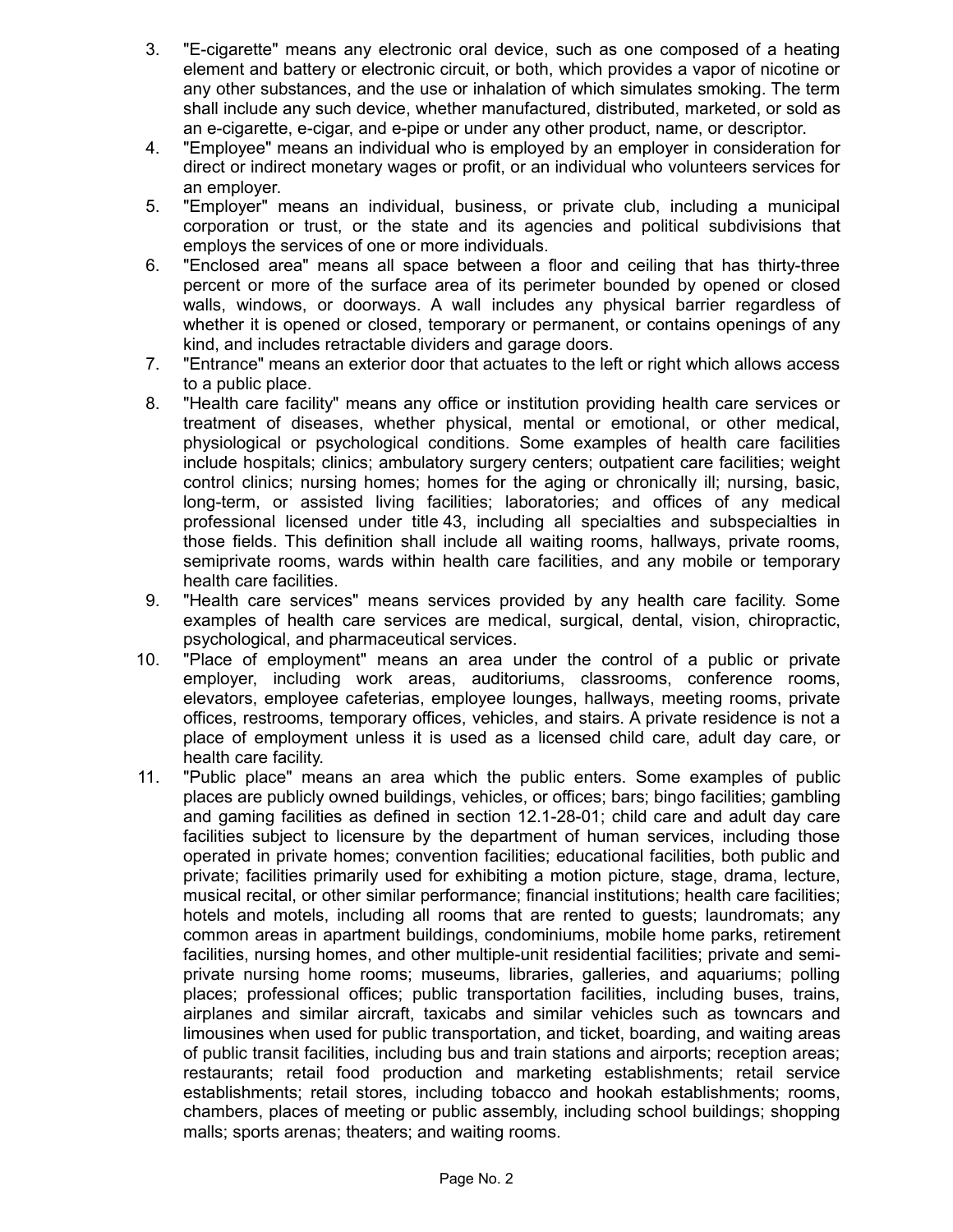- 12. "Publicly owned building, vehicle, or office" means a place or vehicle owned, leased, or rented by any state or political subdivision, or by any agency supported by appropriation of, or by contracts or grants from, funds derived from the collection of taxes.
- 13. "Restaurant" includes every building or other structure, or any part thereof, and all buildings in connection therewith that are kept, used, maintained, advertised, or held out to the public as a place where food is served. Some examples of restaurants include coffee shops, cafeterias, sandwich stands, private and public school cafeterias, kitchens, and catering facilities in which food is prepared on the premises for serving elsewhere, and a bar area within a restaurant.
- 14. "Shopping mall" means an enclosed public walkway or hall area that serves to connect retail or professional businesses.
- 15. "Smoking" means inhaling, exhaling, burning, or carrying any lighted or heated cigar, cigarette, or pipe, or any other lighted or heated tobacco or plant product intended for inhalation, in any manner or in any form. Smoking also includes the use of an e-cigarette which creates a vapor, in any manner or any form, or the use of any oral smoking device for the purpose of circumventing the prohibition of smoking in this Act.
- 16. "Sports arena" means an indoor or outdoor place where members of the public assemble to engage in physical exercise, participate in athletic competition, or witness sports or other events. Some examples of sports arenas include sports pavilions, stadiums, gymnasiums, health spas, boxing arenas, swimming pools, roller and ice rinks, and bowling centers.

## **23-12-10. Smoking restrictions - Exceptions - Retaliation - Application.**

- 1. In order to protect the public health and welfare and to recognize the need for individuals to breathe smoke-free air, smoking is prohibited in all enclosed areas of:
	- a. Public places; and
	- b. Places of employment.
- 2. Smoking is prohibited within twenty feet [6.10 meters] of entrances, exits, operable windows, air intakes, and ventilation systems of enclosed areas in which smoking is prohibited. Owners, operators, managers, employers, or other persons who own or control a public place or place of employment may seek to rebut the presumption that twenty feet [6.10 meters] is a reasonable minimum distance by making application to the director of the local health department or district in which the public place or place of employment is located. The presumption will be rebutted if the applicant can show by clear and convincing evidence that, given the unique circumstances presented by the location of entrances, exits, windows that open, ventilation intakes, or other factors, smoke will not infiltrate or reach the entrances, exits, open windows, or ventilation intakes or enter into such public place or place of employment and, therefore, the public health and safety will be adequately protected by a lesser distance.
- 3. The following areas are exempt from subsections 1 and 2:
	- a. Private residences, except those residences used as a child care, adult day care, or health care facility subject to licensure by the department of human services.
	- b. Outdoor areas of places of employment, except those listed in subsection 2.
	- c. Any area that is not commonly accessible to the public and which is part of an owner-operated business having no employee other than the owner-operator.
- 4. Smoking as part of a traditional American Indian spiritual or cultural ceremony is not prohibited.
- 5. No person or employer shall discharge, refuse to hire, or in any manner retaliate against an employee, applicant for employment, or other person because that person asserts or exercises any rights afforded by this section or reports or attempts to prosecute a violation of this section. An employee who works in a setting where an employer allows smoking does not waive or surrender any legal rights the employee may have against the employer or any other party. Violations of this subsection shall be a class B misdemeanor.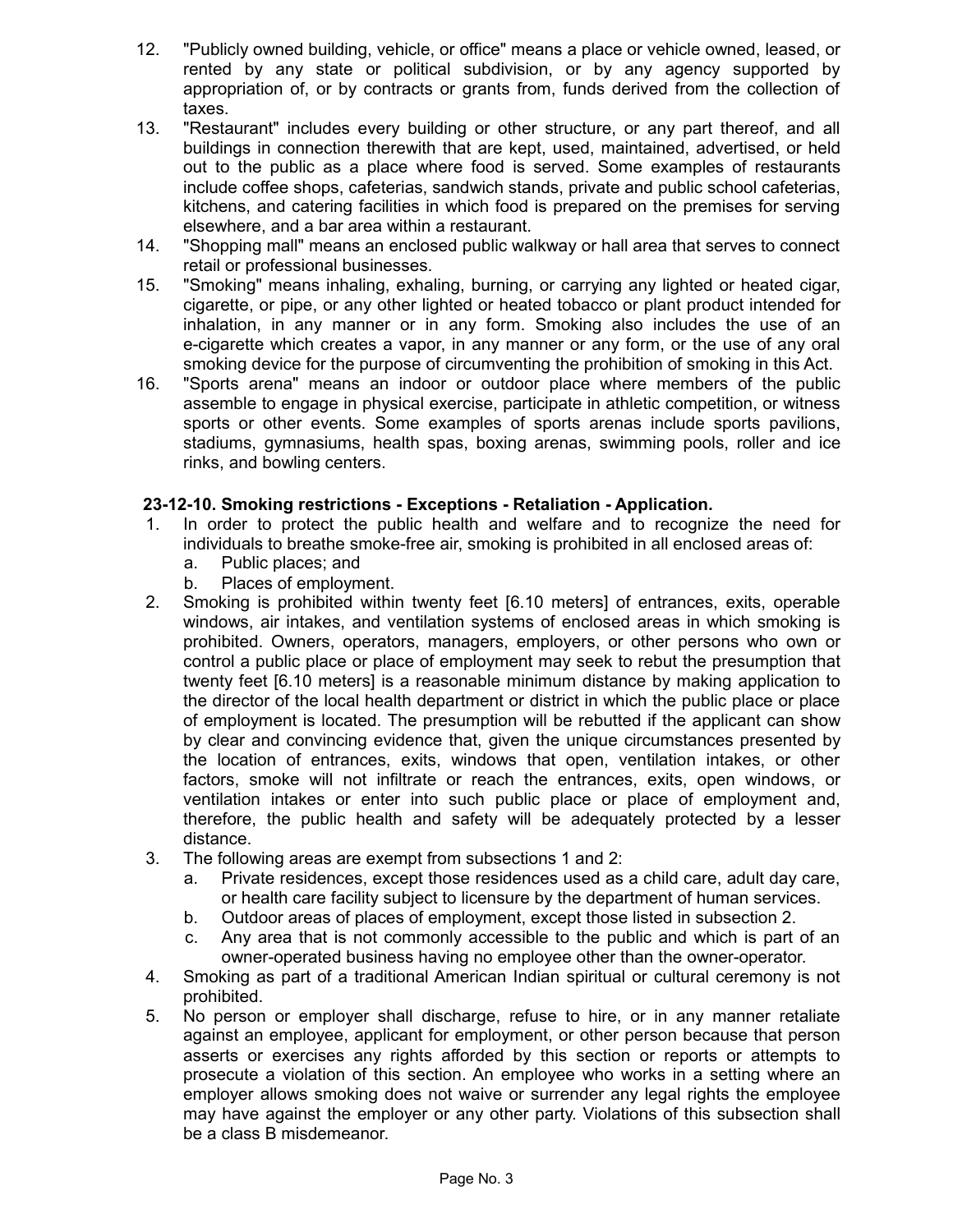- 6. This section may not be interpreted or construed to permit smoking where it is otherwise restricted by other applicable laws.
- 7. Notwithstanding any other provision of this chapter, an owner, operator, manager or other person in control of an establishment, facility, or outdoor area may declare that entire establishment, facility, or outdoor area as a nonsmoking place.

# **23-12-10.1. Responsibility of proprietors.**

Repealed by S.L. 2005, ch. 239, § 7.

#### **23-12-10.2. Complaints and enforcement - City and county ordinances and home rule charters.**

- 1. State agencies with statutory jurisdiction over a state-owned building or office shall enforce section 23-12-10. These agencies include the fire marshal department, state department of health, department of human services, legislative council, and office of management and budget.
- 2. A city or county ordinance, a city or county home rule charter, or an ordinance adopted under a home rule charter may not provide for less stringent provisions than those provided under sections 23-12-09 through 23-12-11. Nothing in this Act shall preempt or otherwise affect any other state or local tobacco control law that provides more stringent protection from the hazards of secondhand smoke. This subsection does not preclude any city or county from enacting any ordinance containing penal language when otherwise authorized to do so by law.
- 3. The provisions of this Act shall be enforced by state's attorneys who may ask the North Dakota attorney general to adopt administrative rules to ensure compliance with this Act. State and local law enforcement agencies may apply for injunctive relief to enforce provisions of this Act.

## **23-12-10.3. Exceptions - Medical necessity.**

Repealed by I.M. approved November 6, 2012, S.L. 2013, ch. \_\_\_\_\_.

## **23-12-10.5. Construction and severability.**

This Act shall be construed liberally so as to further its purposes. The provisions of this Act are declared to be severable. If any provision, clause, sentence, or paragraph of this Act, or its application to any person or circumstances, shall be held invalid, that invalidity shall not affect the other provisions of this Act that can be given without the invalid provision or applications.

#### **23-12-10.4. Responsibility of proprietors - Reimbursement of costs of compliance.**

- The owner, operator, manager, or other person in control of a public place or place of employment where smoking is prohibited by this Act shall:
	- a. Clearly and conspicuously post no smoking signs or the international no smoking symbol in that place.
	- b. Clearly and conspicuously post at every entrance to that place a sign stating that smoking is prohibited.
	- c. Remove all ashtrays from any area where smoking is prohibited, except for ashtrays displayed for sale and not for use on the premises and ashtrays that are factory-installed in vehicles.
	- d. By December 6, 2012, communicate to all existing employees and to all prospective employees upon their application for employment that smoking is prohibited in that place.
	- e. For places under his or her control, direct a person who is smoking in violation of this Act to extinguish the product being smoked. If the person does not stop smoking, the owner, operator, manager, or employee shall refuse service and shall immediately ask the person to leave the premises. If the person in violation refuses to leave the premises, the owner, operator, manager, or employee shall immediately report the violation to an enforcement agency identified in this Act.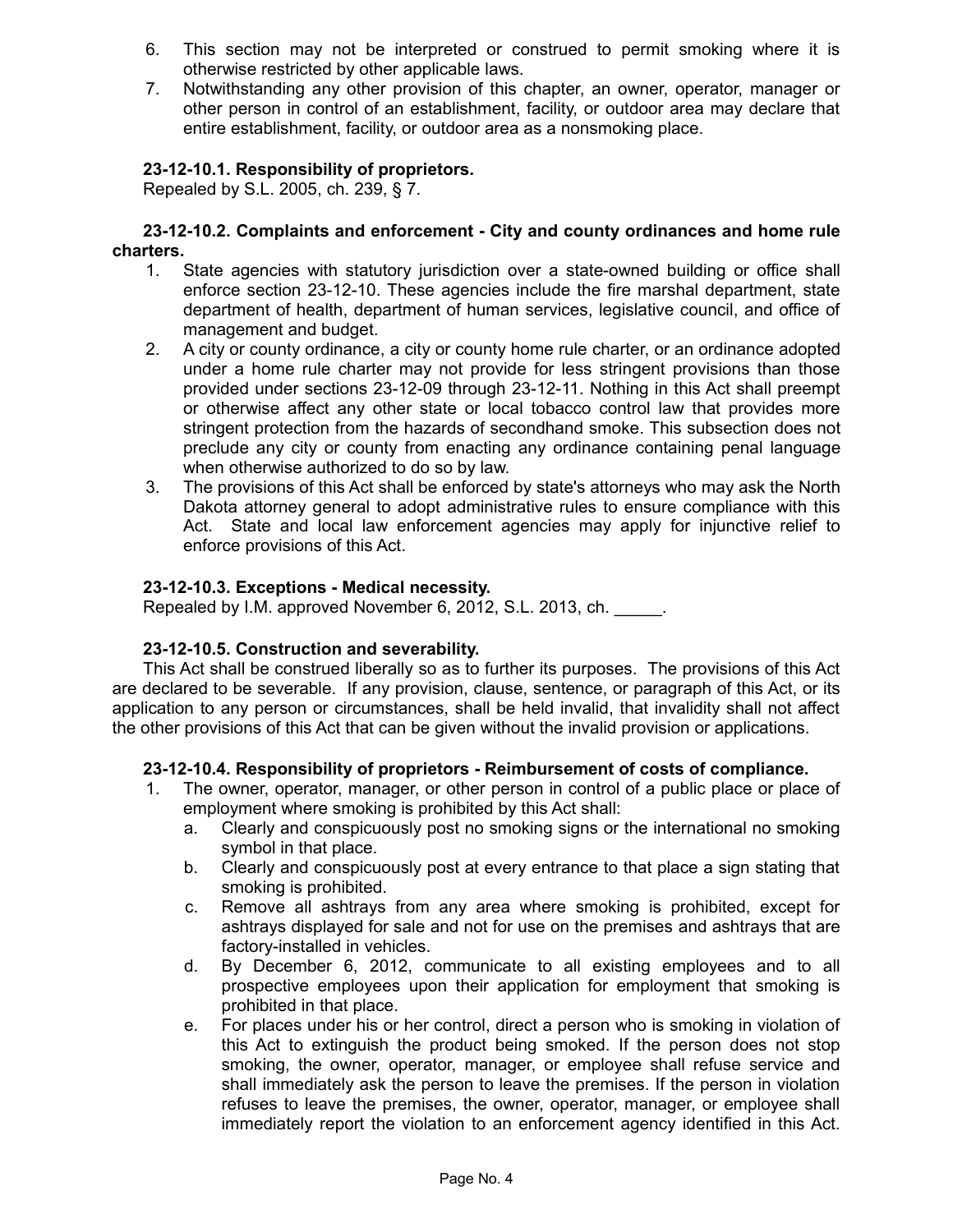The refusal of the person to stop smoking or leave the premises in response to requests made under this section by an owner, operator, manager, or employee shall not constitute a violation of the Act by the owner, operator, manager, or employee.

2. The owner, operator, manager, or other person in control of a public place or place of employment where smoking is prohibited by this chapter may request from the executive committee of the tobacco prevention and control advisory committee the signs necessary to comply with the signage requirements of subsection 1.

## **23-12-11. Penalty.**

- 1. An individual who smokes in an area in which smoking is prohibited under section 23-12-10 is guilty of an infraction punishable by a fine not exceeding fifty dollars.
- 2. Except as otherwise provided in subsection 5 of section 23-12-10, an owner or other person with general supervisory responsibility over a public place or place of employment who willfully fails to comply with section 23-12-10 is guilty of an infraction, subject to a fine not to exceed one hundred dollars for the first violation, to a fine not to exceed two hundred dollars for a second violation within one year, and a fine not to exceed five hundred dollars for each additional violation within one year of the preceding violation.
- 3. In addition to the fines established by this section, violation of this Act by a person who owns, manages, operates, or otherwise controls a public place or place of employment may result in the suspension or revocation of any permit or license issued to the person for the premises on which the violation occurred.
- 4. Violations of this Act are declared to be a public nuisance that may be abated by restraining order, preliminary or permanent injuntion, or other means provided by law.
- 5. Each day on which a violation of this Act occurs shall be considered a separate and distinct violation.

## **23-12-12. Federal Health Care Quality Improvement Act of 1986 applicable in North Dakota.**

Pursuant to the Health Care Quality Improvement Act of 1986 [Pub. L. 99-660. Title IV: 100 Stat. 3784; 42 U.S.C. 11101 et seq.], providing for a limitation on damages for professional review actions, the provisions of that Act are effective in this state.

## **23-12-13. Persons authorized to provide informed consent to health care for incapacitated persons - Priority.**

- 1. Informed consent for health care for a minor patient or a patient who is determined by a physician to be an incapacitated person, as defined in subsection 2 of section 30.1-26-01, and unable to consent may be obtained from a person authorized to consent on behalf of the patient. Persons in the following classes and in the following order of priority may provide informed consent to health care on behalf of the patient:
	- a. The individual, if any, to whom the patient has given a durable power of attorney that encompasses the authority to make health care decisions, unless a court of competent jurisdiction specifically authorizes a guardian to make medical decisions for the incapacitated person;
	- b. The appointed guardian or custodian of the patient, if any;
	- c. The patient's spouse who has maintained significant contacts with the incapacitated person;
	- d. Children of the patient who are at least eighteen years of age and who have maintained significant contacts with the incapacitated person;
	- e. Parents of the patient, including a stepparent who has maintained significant contacts with the incapacitated person;
	- f. Adult brothers and sisters of the patient who have maintained significant contacts with the incapacitated person;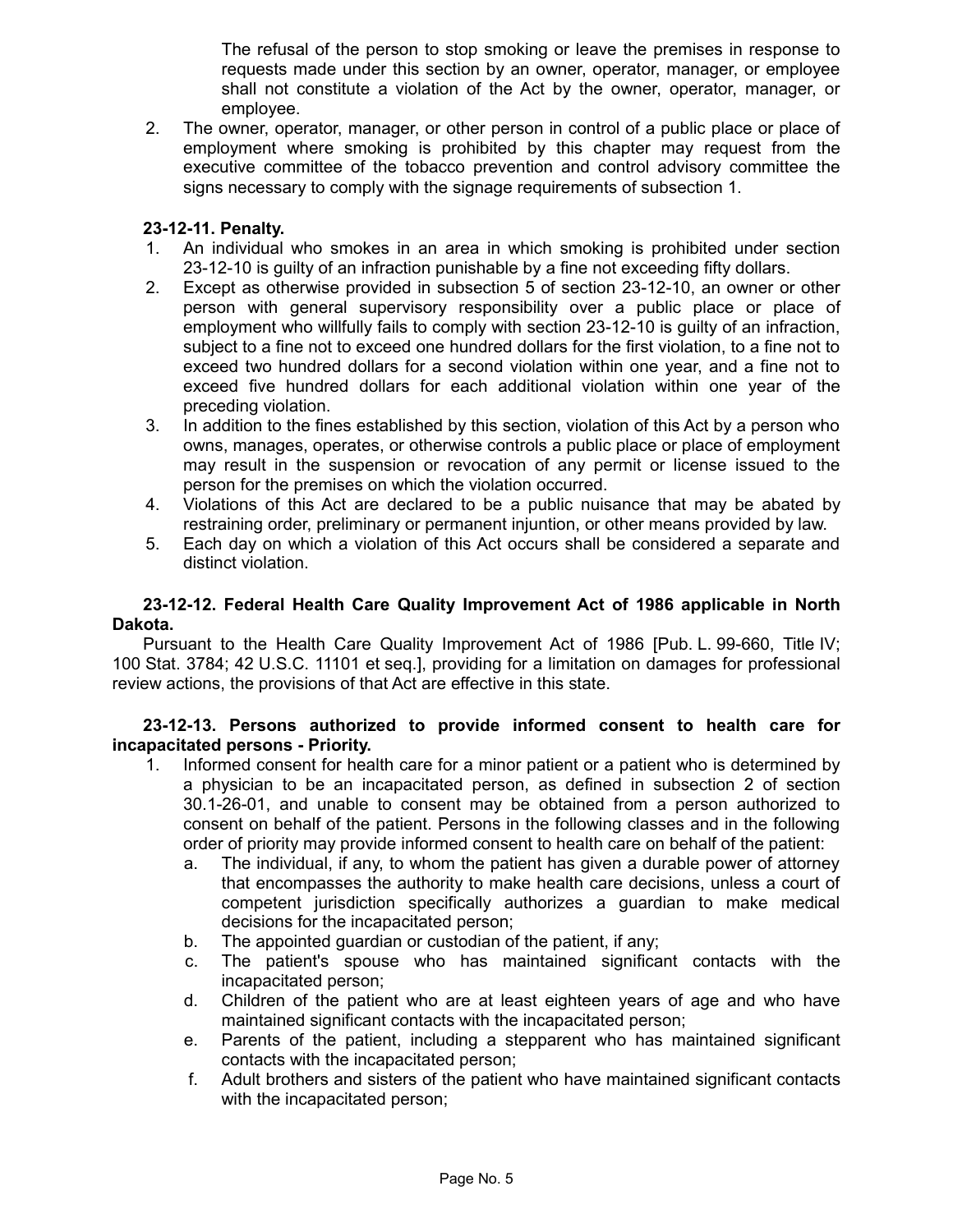- g. Grandparents of the patient who have maintained significant contacts with the incapacitated person;
- h. Grandchildren of the patient who are at least eighteen years of age and who have maintained significant contacts with the incapacitated person; or
- i. A close relative or friend of the patient who is at least eighteen years of age and who has maintained significant contacts with the incapacitated person.
- 2. A physician seeking informed consent for proposed health care for a minor patient or a patient who is an incapacitated person and is unable to consent must make reasonable efforts to locate and secure authorization for the health care from a competent person in the first or succeeding class identified in subsection 1. If the physician is unable to locate such person, authorization may be given by any person in the next class in the order of descending priority. A person identified in subsection 1 may not provide informed consent to health care if a person of higher priority has refused to give such authorization.
- 3. Before any person authorized to provide informed consent pursuant to this section exercises that authority, the person must first determine in good faith that the patient, if not incapacitated, would consent to the proposed health care. If such a determination cannot be made, the decision to consent to the proposed health care may be made only after determining that the proposed health care is in the patient's best interests.
- 4. No person authorized to provide informed consent pursuant to this section may provide consent for sterilization, abortion, or psychosurgery or for admission to a state mental health facility for a period of more than forty-five days without a mental health proceeding or other court order.
- 5. If a patient who is determined by a physician to be an incapacitated person, or a person interested in the patient's welfare, objects to a determination of incapacity made pursuant to this section, a court hearing pursuant to chapter 30.1-28 must be held to determine the issue of incapacity.

# **23-12-14. Copies of medical records and medical bills.**

- 1. As used in this section, "health care provider" means a licensed individual or licensed facility providing health care services. Upon the request of a health care provider's patient or any person authorized by a patient, the provider shall provide a free copy of a patient's health care records to a health care provider designated by the patient or the person authorized by the patient if the records are requested for the purpose of transferring that patient's health care to another health care provider for the continuation of treatment.
- 2. Except as provided in subsection 1, upon the request for medical records or medical bills with the signed authorization of the patient, the health care provider shall provide medical records and any associated medical bills either in paper or facsimile format at a charge of no more than twenty dollars for the first twenty-five pages and seventy-five cents per page after twenty-five pages or in an electronic, digital, or other computerized format at a charge of thirty dollars for the first twenty-five pages and twenty-five cents per page after twenty-five pages. This charge includes any administration fee, retrieval fee, and postage expense.

## **23-12-15. State agency provision of medical equipment - Policy for reuse, recycling, or resale.**

If a state agency uses state funds to provide free medical equipment to an individual, that state agency shall establish a policy addressing the possible reuse, recycling, or resale value of the medical equipment upon replacement of the medical equipment by that state agency or upon disuse of the medical equipment by the individual.

## **23-12-16. Right to breastfeed.**

If the woman acts in a discreet and modest manner, a woman may breastfeed her child in any location, public or private, where the woman and child are otherwise authorized to be.